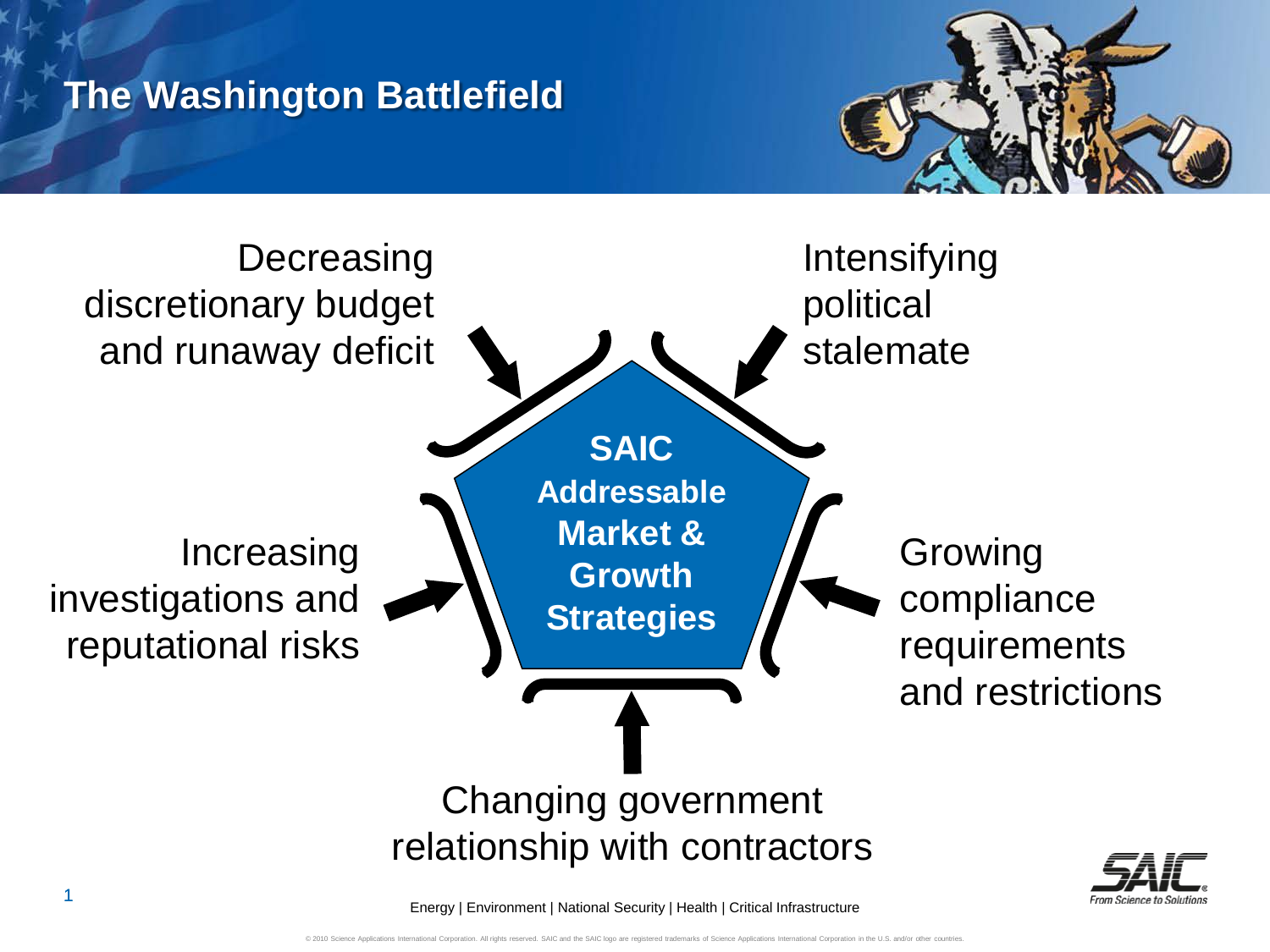## **Government Fiscal Environment**





Energy | Environment | National Security | Health | Critical Infrastructure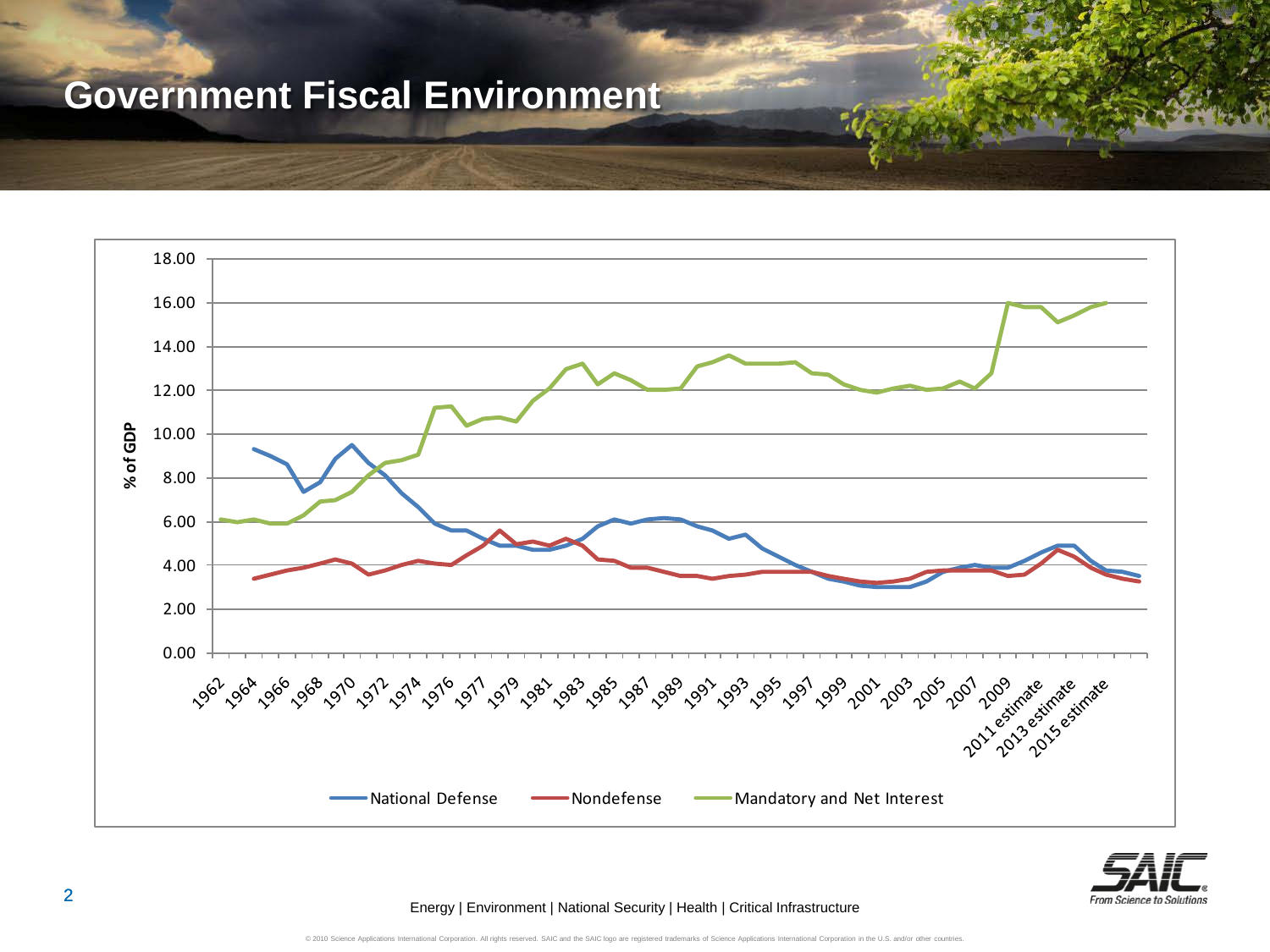



Energy | Environment | National Security | Health | Critical Infrastructure